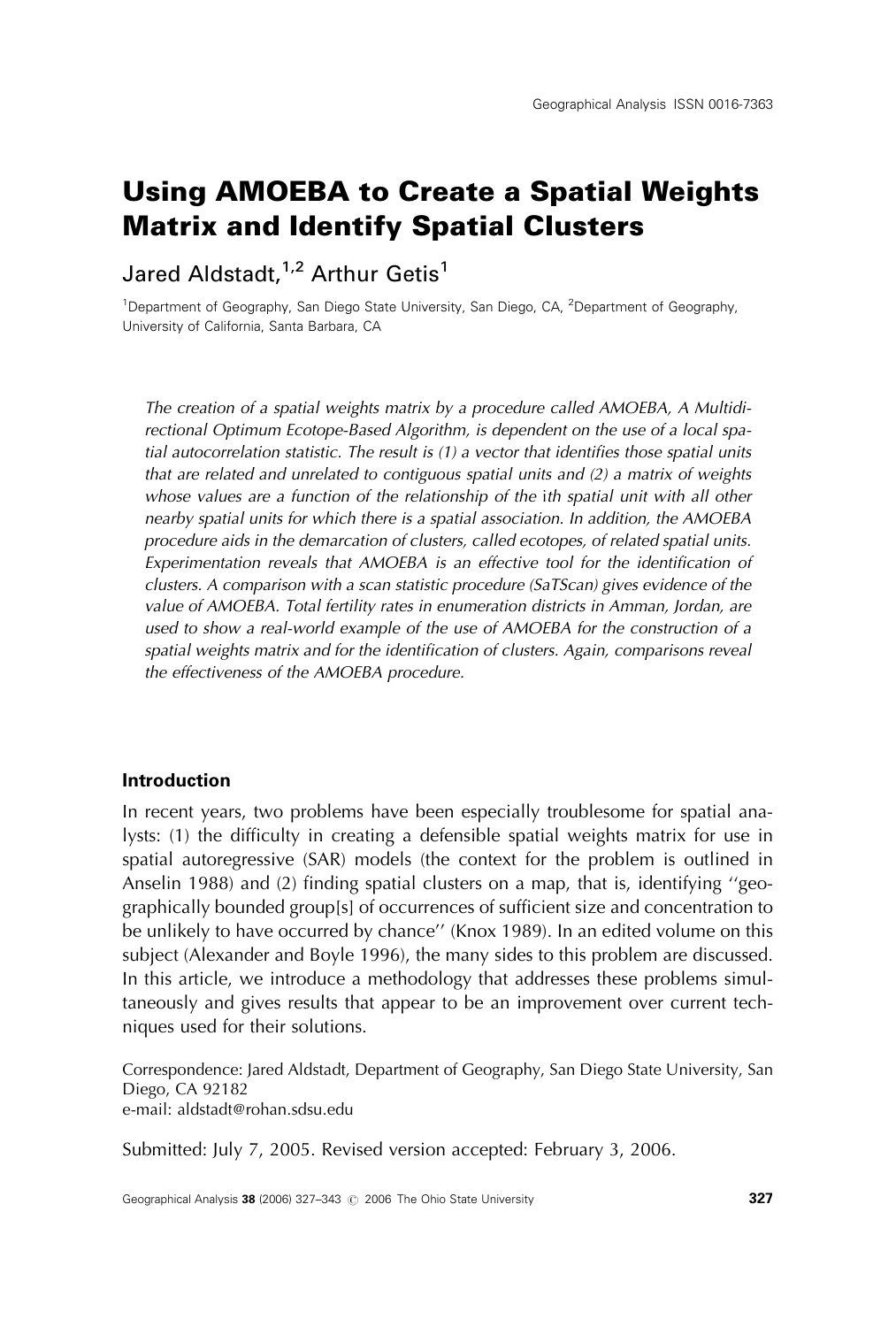#### Geographical Analysis

Our method is in the form of an algorithm, A Multidirectional Optimal Ecotope-Based Algorithm (AMOEBA), which is a design for the construction of a spatial weights matrix using empirical data that can also simultaneously identify the geometric form of spatial clusters. It is multidirectional in that it searches for spatial association in all specified directions from one or more ''seed'' spatial units. It is optimum in the sense that the scale is the finest (most local) at revealing all of the spatial association that is subsumed in the data. We use the term ecotope-based to represent the technique's emphasis on finding subregions of spatial association within the entire spatial data set. In the environmental literature, a specialized region within a larger region is termed a habitat or ecotope. In effect, we introduce an algorithm for finding ecotopes that are spatial clusters of association among data points. Very often, these ecotopes are spatially irregular, or amoeba-like. The algorithm shares some common features with region-growing techniques from the image segmentation literature (Adams and Bischof 1994). The usual goal of these algorithms is to partition a large number of pixels exhaustively into homogeneous regions from a much smaller number of seed pixels. The emphasis here is on statistically significant clusters of high and low values and is not necessarily exhaustive.

AMOEBA is based on a principle developed earlier (Getis and Aldstadt 2004) that spatial structure can be considered in a two-part framework that separates spatially associated data from nonspatially associated data. Fundamental to AMOEBA is a single type of local statistic that is used to test the existence of a spatial association between nearby spatial units. In this article, for demonstration purposes, we use the local *G* statistic  $(G_i^*)$  of Getis and Ord (1992) and Ord and Getis (1995). The subscript  $i$  implies that the statistic's focus is on a particular spatial unit. We demonstrate AMEOBA's usefulness by a comparison with a procedure based on the scan statistic called SaTScan. The evaluation uses georeferenced total fertility rate data from Amman, Jordan.

The literature on the creation of spatial weights matrices  $(W)$  is extensive. Getis and Aldstadt (2004) identify over a dozen different types of  $W$ . The simplest are contiguity-type matrices, while among the most complex are those based on geostatistical models. In between these extremes are a host of different distance-related formulations. The point to be made, however, is that the need for a  $W$  in research is based on the notion that any spatial model must account for the spatial association extant within any region that has been divided into its constituent parts.

Those developing spatial models have as their viewpoint of  $W$  one of the following three types of representations:

- 1. A theoretical notion of spatial association, such as a distance decline function.
- 2. A geometric indicator of spatial nearness, such as a representation of contiguous spatial units.
- 3. Some descriptive expression of the spatial association within a set of data, such as an empirical variogram function.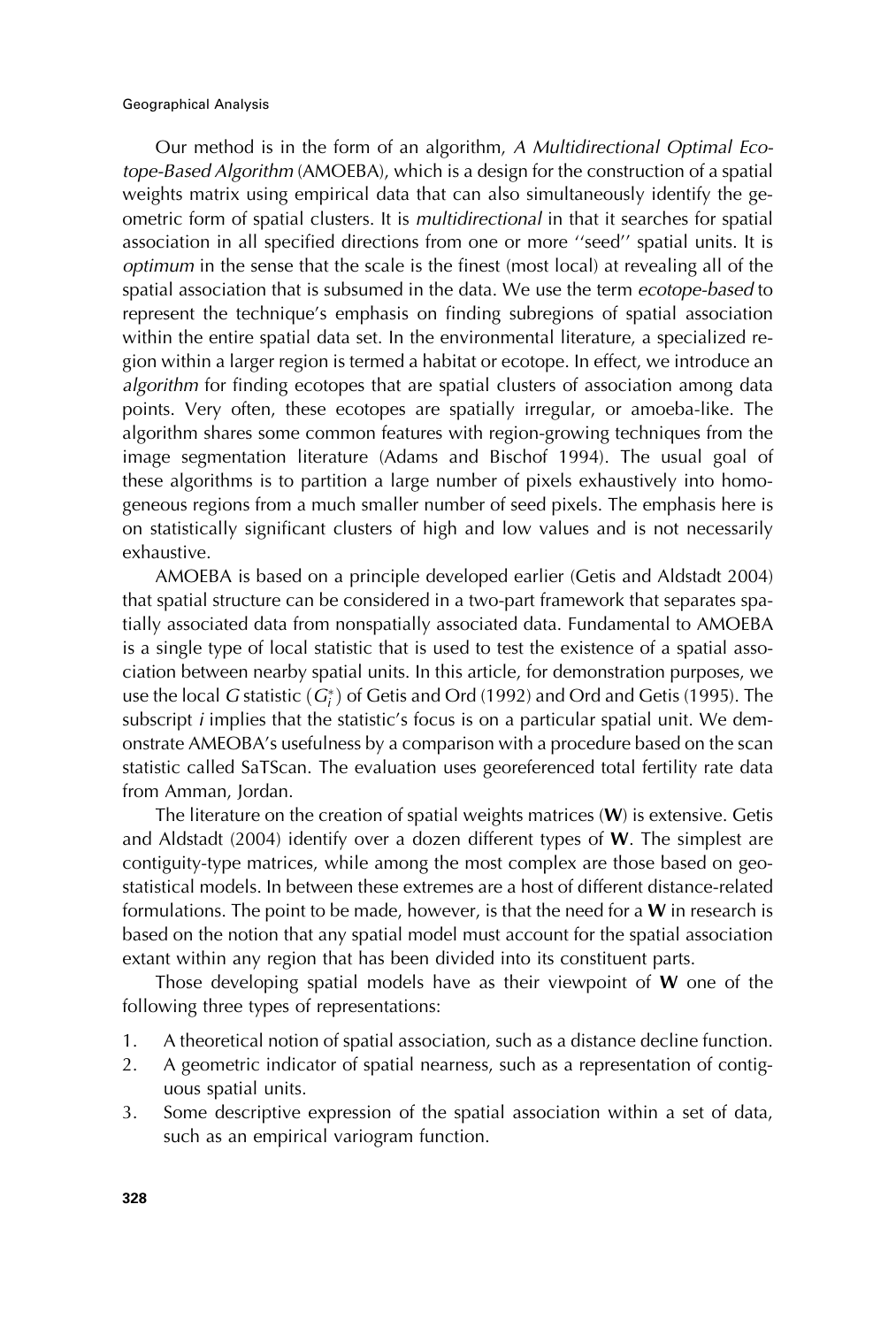For viewpoint 1, modelers argue that a spatial weight matrix is exogenous to any system and should be based on a preconceived matrix structure. A typical theoretical formulation for  $W$  is based on a strict distance decline function such as  $1/d_{ij}^2$  where *i* and *j* are the centroids of spatial units. As little theory is available for the creation of these matrices, many researchers follow viewpoint 2, that is, they resort to geometric **W** specifications, such as a contiguity matrix (1's for contiguous neighbors and 0's for noncontiguous neighbors), reasoning that it is the nearest neighboring spatial units that bear most heavily on each other and thus represent the spatial association in a given set of georeferenced data. They argue that, with respect to an absence of theory, a simple near-neighbor approach appears to be reasonable (see, especially, Bartels 1979). For viewpoint 3, modelers allow study data to speak for themselves, that is, they extract from the already existing data whatever spatial relationships appear to be the case and then create a  $W$  matrix from the observed spatial associations. As a result, models based on this type of endogenous specification have limited explanatory power, the limit being the reference region. AMOEBA is based on viewpoint 3.

The rationale for AMOEBA is simply that, as viewpoints 1 and 2 may not represent the reality that is embodied in their study data, researchers are better advised to adopt viewpoint 3 by creating  **from their already existing data. At the very** least, they can argue that the complexities of spatial association within their data will be included in any SAR model. In a sense, we have differentiated strictly explanatory models of viewpoints 1 and 2 from the descriptive models of viewpoint 3. Note that the entire field of geostatistics, a field that emphasizes forecasting, is based on viewpoint 3 (Cressie 1993).

In the following section, we outline the way AMOEBA produces a W matrix. This leads to representations for spatially and nonspatially associated observations in addition to the W matrix. Next, we demonstrate the use of AMOEBA in a SAR model environment using data from Amman, Jordan. Then, by means of an example using artificial data, we show how AMOEBA can act as a spatial cluster identifier. We then compare our methodology with the spatial cluster identification technique SaTScan (Kulldorff 1997). Finally, closing comments are offered.

#### **Creating W with AMOEBA**

AMOEBA is an algorithm for creating a spatial weights matrix from univariate, areal spatial data. In our explanation of AMOEBA we use the Getis–Ord local statistic  $G_i^\ast$ (Ord and Getis 1995). For a given location *i*, the statistic  $G_i^*$  is defined as

$$
G_{i}^{*} = \frac{\sum_{j=1}^{N} w_{ij} x_{j} - \bar{x} \sum_{j=1}^{N} w_{ij}}{S \sqrt{\frac{\left[ N \sum_{j=1}^{N} w_{ij}^{2} - \left( \sum_{j=1}^{N} w_{ij} \right)^{2} \right]}{N-1}}}
$$
(1)

**329**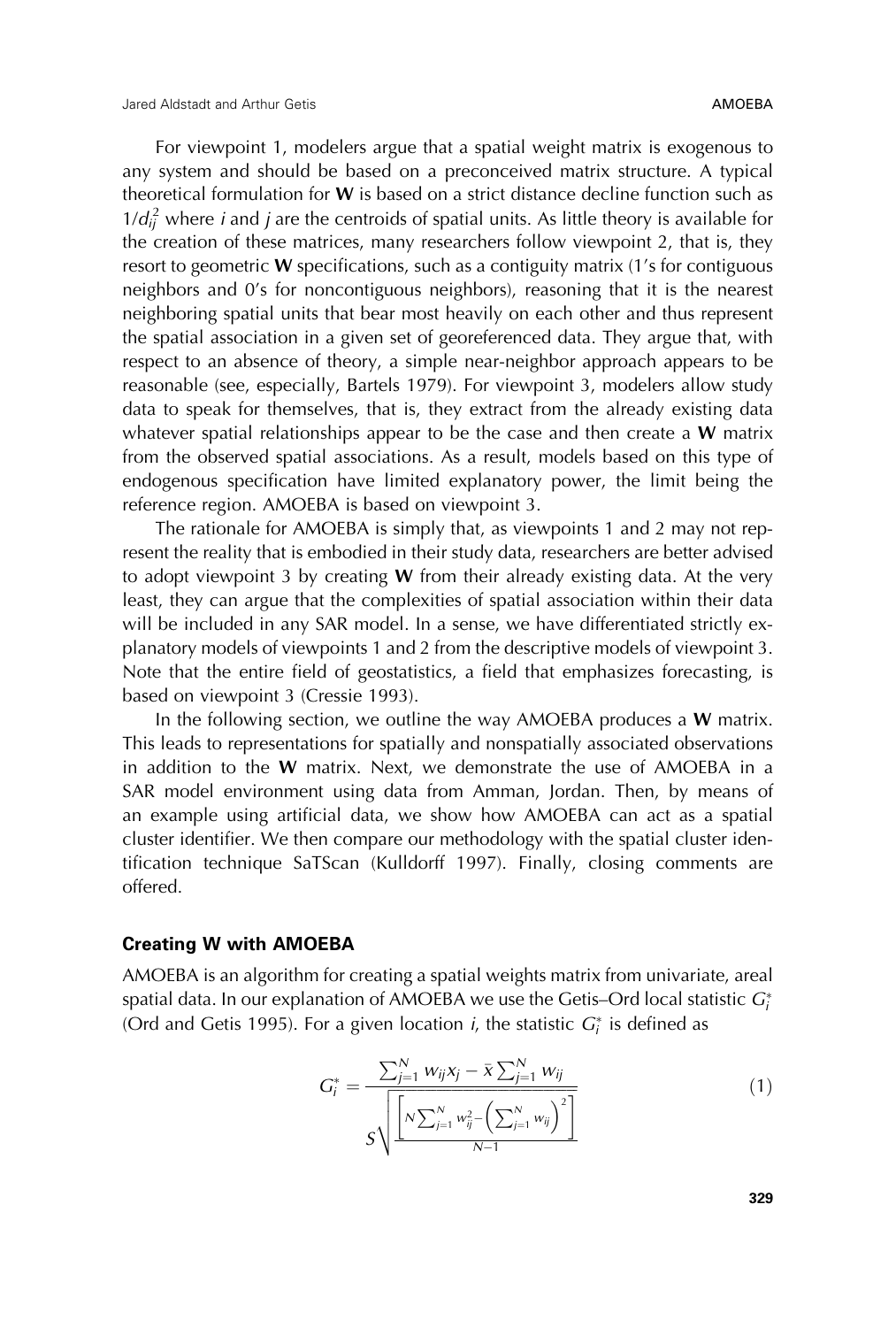where N is the number of spatial units,  $x_i$  is the value of the phenomenon of interest at location *j*,  $\bar{x}$  is the mean of all the values, and

$$
S = \sqrt{\frac{\sum_{j=1}^{N} x_j^2}{N} - (\bar{x})^2}
$$

 $w_{ij}$  is an indicator function that is one if unit *j* is in the same designated region as unit i and zero otherwise.

The null hypothesis for a test based on this statistic is that there is no association between the value found at a site and its neighbors within the designated region. The expected value under the null hypothesis is 0, and the variance is approximately 1. Therefore, the  $G_i^*$  statistic is distributed as a standard normal variate. It should be noted that, with minor procedural modifications, other local statistics such as Anselin's local Moran's  $I_i$  (Anselin 1994) or the spatial scan statistic (Kulldorff 1997) can be used in the AMOEBA procedure. Point data, however, can be used only if the points are aggregated into areal spatial units.

At the outset of the AMOEBA procedure, we compute the  $G_i^*$  value for the spatial unit *i* itself. This value is denoted  $G^*_i(0)$  and the ecotope consists of just the *i*th unit. A  $G_i^*(0)$  value greater than zero indicates that the value at location *i* is larger than the mean of all units and, correspondingly, a value less than zero indicates that the value at location  $i$  is smaller than the mean.

The next step is to compute the  $G_i^*(1)$  value for each region that contains i and all combinations of its contiguous neighbors (see Fig. 1). For an ecotope with four contiguous neighbors,  $\binom{4}{1} + \binom{4}{2} + \binom{4}{3}$  $(4)$  $\begin{pmatrix} 4 \\ 4 \end{pmatrix} + \begin{pmatrix} 4 \\ 3 \end{pmatrix} + \begin{pmatrix} 4 \\ 2 \end{pmatrix} + \begin{pmatrix} 4 \\ 1 \end{pmatrix} = 15$  different regions are evaluated. If  $G_i^*(0)$  is greater or less than zero, the combination that maximizes the statistic  $G^*_i(1)$  absolutely becomes a new high- or low-value ecotope. At each

|  |  | $1 \leftarrow 0$ $\rightarrow 1$ |  |  |  |
|--|--|----------------------------------|--|--|--|
|  |  |                                  |  |  |  |
|  |  |                                  |  |  |  |
|  |  |                                  |  |  |  |
|  |  |                                  |  |  |  |

Figure 1. Stage one in AMOEBA determination: the bold arrows represent those links to units that are to be included in the ecotope. The light arrow indicates a link to a contiguous neighbor that will not be included in the ecotope.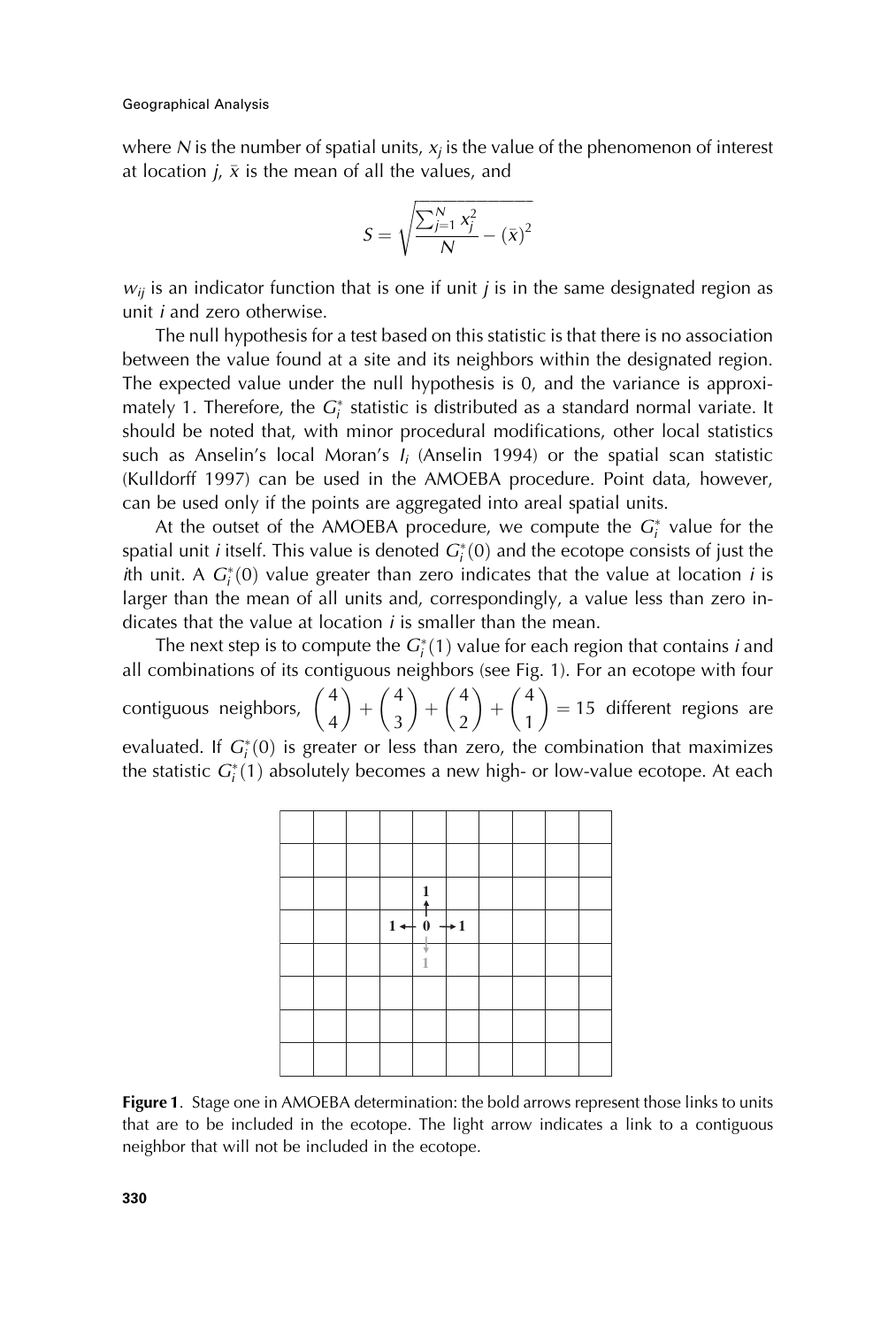succeeding step, contiguous units that are not included in the ecotope are eliminated from further consideration. Likewise, units included in the ecotope remain in the ecotope. Subsequent steps evaluate all combinations of contiguous neighbors and new members of the ecotope are identified. This process continues for  $k$ number of links,  $k = 2, 3, 4, \ldots$ , max (see Fig. 2). The final ecotope ( $k_{\text{max}}$ ) is identified when the addition of any set of contiguous units fails to increase the absolute value of the  $G_i^*$  statistic. Fig. 3 shows a complete AMOEBA ecotope in a raster setting. The maximum number of links in this case is five  $(k_{\text{max}} = 5)$ .

The results of the AMOEBA procedure are then used to construct  $W$  by using equation (2). All rows of **W** are row standardized, that is, each row is equated proportionally to sum to 1. This implies that the elements of  $W$  are relative within rows and not between rows. By convention, the diagonal elements  $(w_{ii})$  are set to zero. The weight calculation for entry into the *i*th row of **W** is given by

When 
$$
k_{\text{max}} > 1
$$
  
\n
$$
w_{ij} = \{P[z \le G_i^*(k_{\text{max}})] - P[z \le G_i^*(k_j)]\}/
$$
\n
$$
\{P[z \le G_i^*(k_{\text{max}}) - P[z \le G_i^*(0)]\}, \text{ for all } j \text{ where } 0 < k_j \le k_{\text{max}},
$$
\n
$$
w_{ij} = 0, \text{ when } k_{\text{max}} = 1
$$
\n
$$
w_{ij} = 1, \text{ for all } j \text{ where } k_j = 1,
$$
\n
$$
w_{ij} = 0, \text{ otherwise;}
$$
\n
$$
w_{ij} = 0, \text{ otherwise;}
$$
\n
$$
w_{ij} = 0, \text{ for all } j.
$$
\n(2)

Read  $k_j$  as the number of links connecting *i* and *j* in the ecotope. The probabilities in equation (2) are the cumulative probability associated with the  $G_i^*$  value. Thus, the numerator in equation (2) represents the area under the standard normal

|  |         |                     | $\mathcal{D}$ |                |      |  |  |
|--|---------|---------------------|---------------|----------------|------|--|--|
|  |         | $2 +$               | -1            | $\mathbf{2}$   |      |  |  |
|  | $2 + 1$ |                     | $\bf{0}$      |                | $+2$ |  |  |
|  |         | ٦<br>$\overline{2}$ | 1             | $\overline{2}$ |      |  |  |
|  |         |                     |               |                |      |  |  |
|  |         |                     |               |                |      |  |  |
|  |         |                     |               |                |      |  |  |

Figure 2. Stage two in AMOEBA determination: the bold numbers represent those cells that are to be included in the ecotope at stage 2.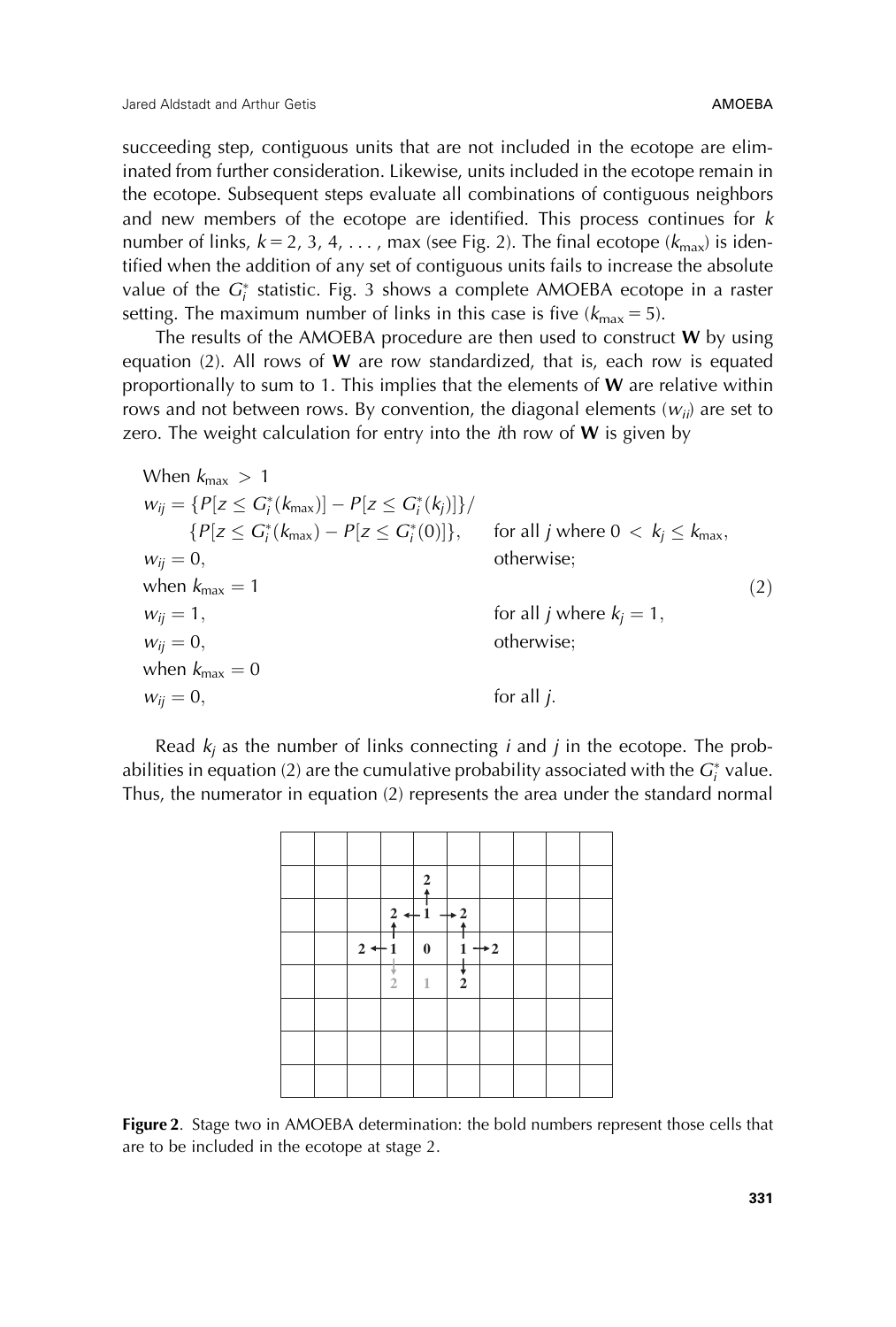|                |              |                | 3                       |                         |                |                |  |
|----------------|--------------|----------------|-------------------------|-------------------------|----------------|----------------|--|
|                | 4            | 3              | $\mathbf 2$             | 3                       | 4              |                |  |
| $\overline{4}$ | $\mathbf{3}$ | $\overline{2}$ | $\mathbf{1}$            | $\boldsymbol{2}$        | 3              | 4              |  |
| 3              | $\mathbf 2$  | $\mathbf{1}$   | $\bf{0}$                | $\mathbf{1}$            | $\mathbf 2$    | 3              |  |
|                | 3            | $\sqrt{2}$     | $1\,$                   | $\mathbf 2$             | $\mathbf{3}$   | $\overline{4}$ |  |
|                | $\sqrt{6}$   | 5              | $\overline{\mathbf{4}}$ | $\overline{\mathbf{3}}$ | $\overline{4}$ |                |  |
|                |              | $\sqrt{6}$     | 5                       | $\overline{4}$          |                |                |  |
|                |              |                |                         |                         |                |                |  |

Figure 3. Completed AMOEBA pattern: the dark boundary outlines the final shape of the ecotope.

curve between  $G_i^*(k_{\text{max}})$  and  $G_i^*(k_j)$ . The values of  $w_{ij}$ , therefore, decrease as the number of links between units  $i$  and  $j$  increase.

When the ecotope contains only units one link away from the *i*th unit  $(k<sub>max</sub> = 1)$ , each of these units is given a weight of 1. In this special case, there is no need for relative weighting of  $w_{ii}$  values.

When there is no spatial association between *i* and any  $j$  ( $k_{\text{max}} = 0$ ), the *i*th row of **W** is completely filled with zeroes. We differentiate between the "all zero" rows and those with any cell having a value greater than  $w_{ij} = 0$ . We create an  $n \times 1$  vector of ones and zeroes where ones represent the zero rows and zeroes represent the remaining rows. Thus, the vector  $(U)$  acts as a dummy variable representing those observations having no spatial association with any other observation (see Fig. 4). We point out in Getis and Aldstadt (2004) that, under most circumstances, that is, when the number of zero rows in **W** is less than half of all rows, the nonsingularity requirement of the **W** matrix in a SAR equation is satisfied.

In sum, then, for each observation  $i$ , the set of  $j$  observations that maximizes the local statistic becomes a member of the ecotope together with the ith observation. The procedure ends when any combination of linked observations fails to increase the  $G_i^*$  value. We then enter all  $w_{ij}$  values into an  $n \times n$  spatial weights matrix (**W**), where *n* represents the total number of observations. The distinguishing feature of this approach is its flexibility in identifying the spatial association of nearby units regardless of the configuration of those units.

We may generalize the AMOEBA approach in the following way<sup>1</sup>:

First partition Y, the vector data values, into  $\{Y_{c}, Y_{0}\}$  where subscript c denotes units that have an association with at least one other spatial unit, and 0 denotes spatial units with no such association. A spatial autoregressive model may be written as

$$
\begin{bmatrix} \mathbf{Y}_c \\ \mathbf{Y}_0 \end{bmatrix} = \alpha \begin{bmatrix} 1_c \\ 1_0 \end{bmatrix} + \rho \begin{bmatrix} \mathbf{W}_{cc} & \mathbf{W}_{c0} \\ 0 & 0 \end{bmatrix} \begin{bmatrix} \mathbf{Y}_c \\ \mathbf{Y}_0 \end{bmatrix} + \beta \begin{bmatrix} 0 \\ 1_0 \end{bmatrix} + \begin{bmatrix} \varepsilon_c \\ \varepsilon_0 \end{bmatrix}
$$
 (3)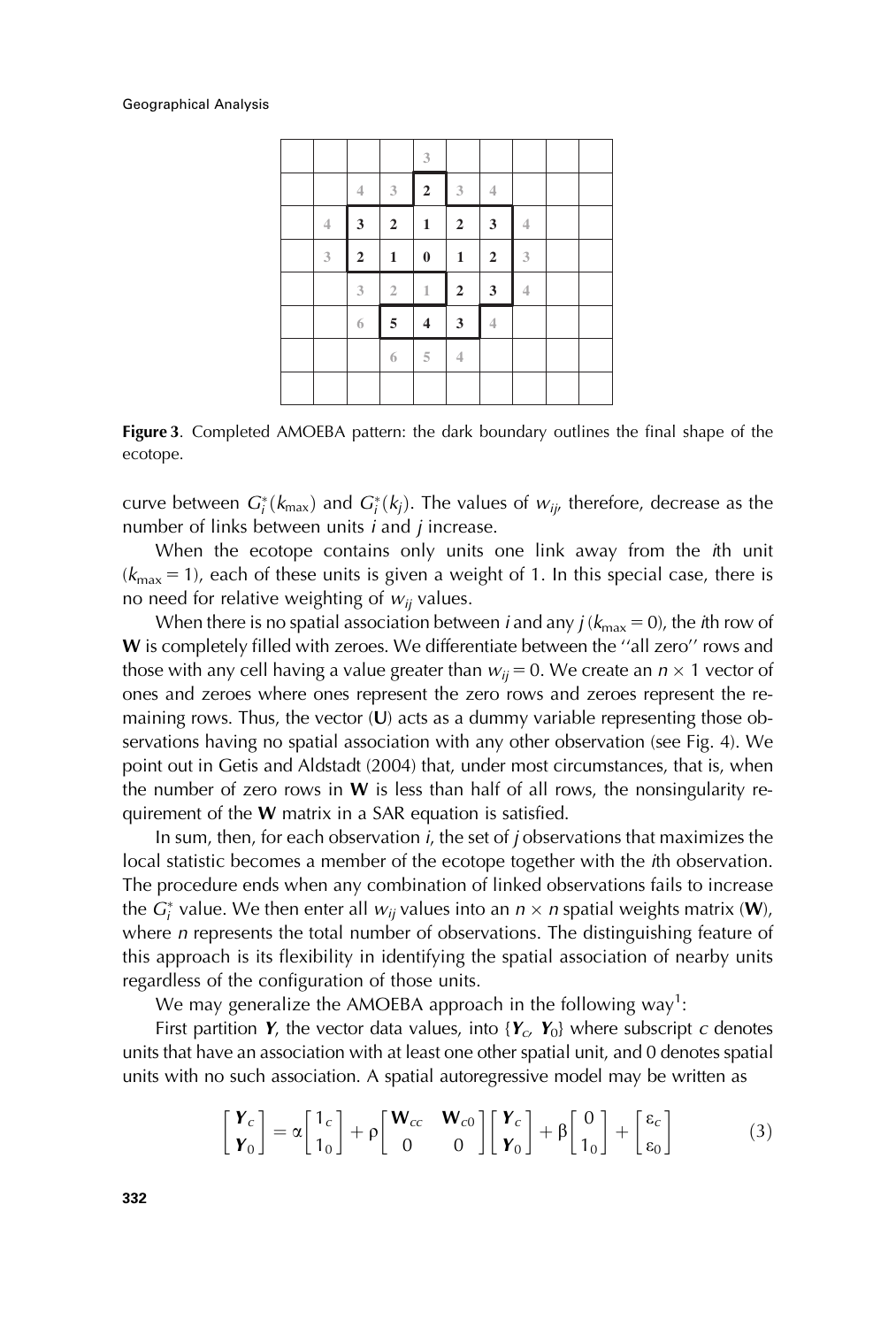|       |          |       | $\theta$            |                     |          |                                                                       |        |          |          |                                                                                                                  |              |          | $W_{1,2}$ $W_{1,3}$ $W_{1,4}$ $W_{1,5}$ $W_{1,6}$ $W_{1,7}$ $W_{1,8}$ $W_{1,9}$ $W_{1,10}$ $W_{1,11}$ $W_{1,12}$ $W_{1,13}$ $W_{1,14}$               |          |   |                               |
|-------|----------|-------|---------------------|---------------------|----------|-----------------------------------------------------------------------|--------|----------|----------|------------------------------------------------------------------------------------------------------------------|--------------|----------|------------------------------------------------------------------------------------------------------------------------------------------------------|----------|---|-------------------------------|
|       | 0        |       | $W_{2,1}$           | $\mathbf{0}$        |          |                                                                       |        |          |          |                                                                                                                  |              |          | $W_{2,3}$ $W_{2,4}$ $W_{2,5}$ $W_{2,6}$ $W_{2,7}$ $W_{2,8}$ $W_{2,9}$ $W_{2,10}$ $W_{2,11}$ $W_{2,12}$ $W_{2,13}$ $W_{2,14}$                         |          |   |                               |
|       | $\theta$ |       | $W_{3,1}$           | $W_{3,2}$           | -0       |                                                                       |        |          |          |                                                                                                                  |              |          | $W_{3,4}$ $W_{3,5}$ $W_{3,6}$ $W_{3,7}$ $W_{3,8}$ $W_{3,9}$ $W_{3,10}$ $W_{3,11}$ $W_{3,12}$ $W_{3,13}$ $W_{3,14}$                                   |          |   |                               |
|       | 0        |       | $\mathcal{W}_{4,1}$ | $W_{4,2}$ $W_{4,3}$ |          | $\mathbf{U}$                                                          |        |          |          |                                                                                                                  |              |          | $W_{4,5}$ $W_{4,6}$ $W_{4,7}$ $W_{4,8}$ $W_{4,9}$ $W_{4,10}$ $W_{4,11}$ $W_{4,12}$ $W_{4,13}$ $W_{4,14}$                                             |          |   |                               |
|       |          |       | $\theta$            | 0                   | 0        | $\theta$                                                              | 0      | $\theta$ | $\theta$ | $\theta$                                                                                                         | O            |          |                                                                                                                                                      |          |   | O                             |
|       |          |       | 0                   | 0                   | 0        | $\overline{0}$                                                        | 0      | $\theta$ | $\theta$ | $\theta$                                                                                                         | $\theta$     | $\theta$ | 0                                                                                                                                                    | $\theta$ | U | O                             |
|       | 0        |       |                     |                     |          | $w_{7,1}$ $w_{7,2}$ $w_{7,3}$ $w_{7,4}$ $w_{7,5}$ $w_{7,6}$ 0         |        |          |          |                                                                                                                  |              |          | $W_{7,8}$ $W_{7,9}$ $W_{7,10}$ $W_{7,11}$ $W_{7,12}$ $W_{7,13}$ $W_{7,14}$                                                                           |          |   |                               |
| $U =$ | $\theta$ | $W =$ |                     |                     |          |                                                                       |        |          |          |                                                                                                                  |              |          | $W_{8,1}$ $W_{8,2}$ $W_{8,3}$ $W_{8,4}$ $W_{8,5}$ $W_{8,6}$ $W_{8,7}$ 0 $W_{8,9}$ $W_{8,10}$ $W_{8,11}$ $W_{8,12}$ $W_{8,13}$ $W_{8,14}$             |          |   |                               |
|       | 0        |       | ${\cal W}_{9,1}$    |                     |          | $W_{9,2}$ $W_{9,3}$ $W_{9,4}$ $W_{9,5}$ $W_{9,6}$ $W_{9,7}$ $W_{9,8}$ |        |          |          |                                                                                                                  | $\mathbf{0}$ |          | $W_{9,10}$ $W_{9,11}$ $W_{9,12}$ $W_{9,13}$ $W_{9,14}$                                                                                               |          |   |                               |
|       |          |       | $\theta$            | $\theta$            | $\theta$ | $\theta$                                                              | $_{0}$ | 0        | $\theta$ | $\theta$                                                                                                         | $\theta$     | $\theta$ |                                                                                                                                                      | O        | O | O                             |
|       | 0        |       |                     |                     |          |                                                                       |        |          |          | $w_{11,1}$ $w_{11,2}$ $w_{11,3}$ $w_{11,4}$ $w_{11,5}$ $w_{11,6}$ $w_{11,7}$ $w_{11,8}$ $w_{11,9}$ $w_{11,10}$ O |              |          |                                                                                                                                                      |          |   | $W_{11,12}W_{10,13}W_{11,14}$ |
|       | 0        |       |                     |                     |          |                                                                       |        |          |          |                                                                                                                  |              |          | $W_{12,1}$ $W_{12,2}$ $W_{12,3}$ $W_{12,4}$ $W_{12,5}$ $W_{12,6}$ $W_{12,7}$ $W_{12,8}$ $W_{12,9}$ $W_{12,10}$ $W_{12,11}$ $W_{12,11}$               |          |   | $W_{12,13}W_{12,14}$          |
|       |          |       | $\theta$            | $^{(1)}$            | $\theta$ | 0                                                                     | O      | $\theta$ | $\theta$ | $\mathbf 0$                                                                                                      | $\mathbf 0$  | 0        | U                                                                                                                                                    | O        | O | 0                             |
|       |          |       |                     |                     |          |                                                                       |        |          |          |                                                                                                                  |              |          | $W_{14,1}$ $W_{14,2}$ $W_{14,3}$ $W_{14,4}$ $W_{14,5}$ $W_{14,6}$ $W_{14,7}$ $W_{14,8}$ $W_{14,9}$ $W_{14,10}$ $W_{14,11}$ $W_{14,12}$ $W_{14,13}$ U |          |   |                               |
|       |          |       |                     |                     |          |                                                                       |        |          |          |                                                                                                                  |              |          |                                                                                                                                                      |          |   |                               |

**Figure 4.** Matrices U and W: note that when the *i*th row is 1 in U, all cells in the *i*th row are 0 in **W**. The AMOEBA procedure determines the  $w_{ij}$ .

where the various matrices and vectors are partitioned conformably.  $W_{cc}$  is the matrix of spatial association, and  $W_{c0}$  is the matrix of spatial association between units associated with at least one other unit and units having no spatial association with any other unit. The  $\rho$  is a regression coefficient that represents the strength of the spatial association in the study area taken as a whole. Each of the two e vectors represents normally distributed residuals. This allows a different intercept  $(\alpha+\beta)$  for the "0" terms, against  $\alpha$  for the " $c$ " terms. Extensions to the model might include additional such terms to allow for more complex spatial structures.

If we write the likelihood for this model, we find that the estimator for  $(\alpha + \beta)$  is just  $\sum Y_0/n_0$  where  $n_0$  is the number of "0" cells. The rest of the likelihood function reduces to the form for  $Y_c$  with  $Y_0$  as an "explanatory" variable. In Anselin's typology (1988), equation (3) may be considered a spatial lag autoregressive model.

## **AMOEBA, W, and total fertility levels in Amman, Jordan**

As an example of the use of AMOEBA in its W context, we used a data set containing total fertility rates and many other social variables for enumeration districts  $(n = 93)$  in Amman, Jordan. See Weeks et al. (2004) for a complete description of this data set. Our goal is to:

- 1. estimate the parameters of a SAR model using an AMOEBA-generated spatial weights matrix and
- 2. compare the model in which AMOEBA is used with a misspecified ordinary least squares (OLS) model. The misspecification for OLS is due to the spatial autocorrelation contained within the data. In addition, we compare the AMOEBA SAR model with a model based on a row-standardized contiguity matrix for W.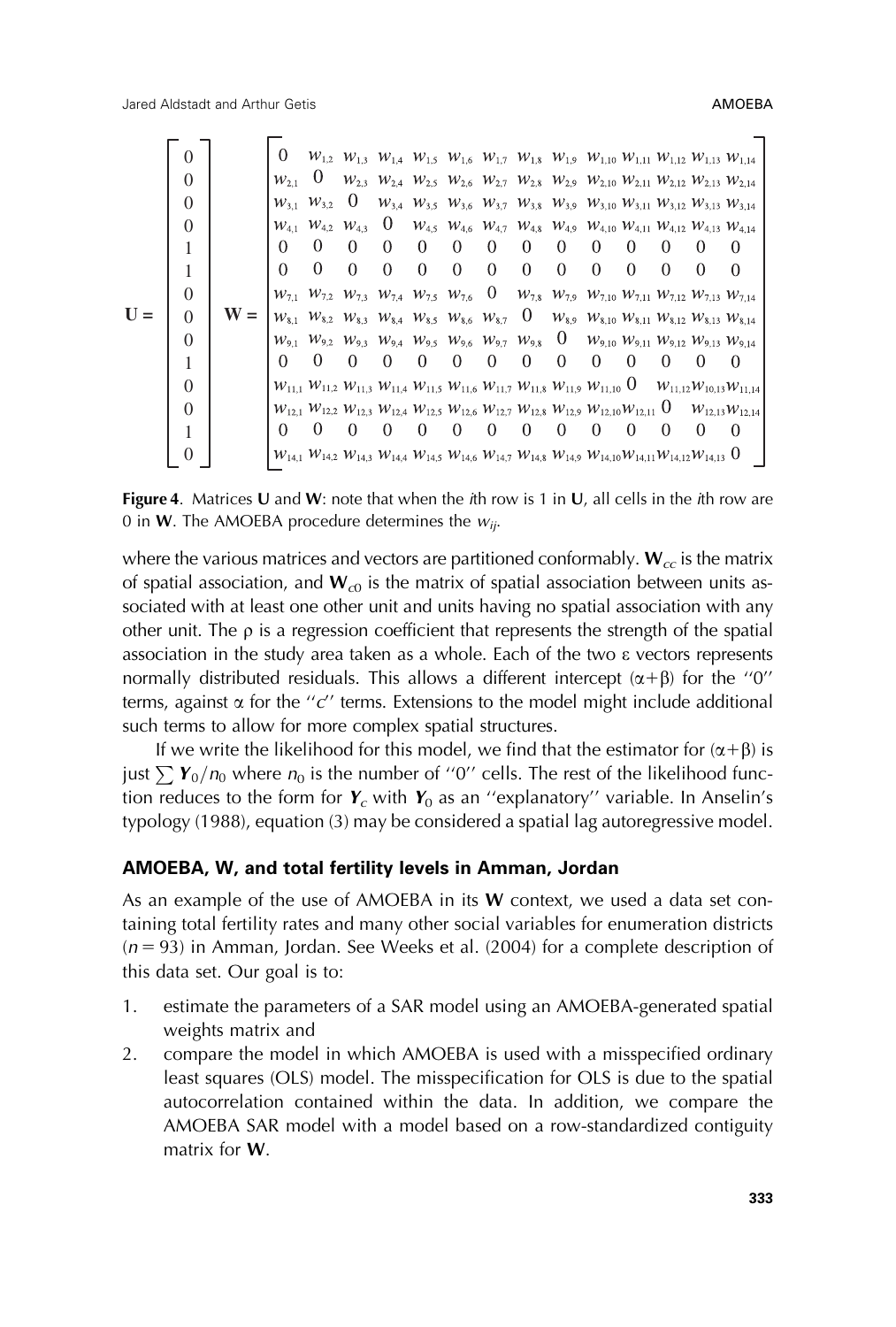#### Geographical Analysis

|                                  | <b>OLS</b> |          | Contiguity |          | <b>AMOEBA</b> |          |
|----------------------------------|------------|----------|------------|----------|---------------|----------|
|                                  | ß          |          | ß          |          |               |          |
| Constant                         | 4.42       | 6.27     | 4.54       | 6.50     | 1.74          | 3.55     |
| Female education                 | $-0.14$    | $-14.34$ | $-0.14$    | $-13.05$ | $-0.11$       | $-11.55$ |
| Marital status                   | 0.01       | 1.26     | 0.01       | 1.16     | 0.01          | 1.98     |
| <b>W</b> coefficient $(\lambda)$ |            |          | 0.29       | 1.63     | 0.97          | 98.79    |
| Nonspatial/spatial $(\alpha)$    |            |          |            |          | 1.29          | 12.59    |
| AIC                              | 165.35     |          | 160.625    |          | 79.159        |          |

Table 1 Parameter Estimates of Multiple Regression Models of Fertility Rates in Amman

AIC, Akaike information criterion; AMOEBA, A Multidirectional Optimum Ecotope-Based Algorithm; OLS, ordinary least squares.

For the AMOEBA SAR model, we use a spatial error formulation in which the W matrix is determined by the pattern of total fertility rates (TFR) values and row standardized. The model is of the form

$$
\mathbf{Y} = \alpha \mathbf{U} + \mathbf{X}\beta + (\mathbf{I} - \lambda \mathbf{W})^{-1} \varepsilon \tag{4}
$$

where  **is the vector representing the nonspatially associated data units (desig**nated as 1) and the spatially associated units (indicated by 0). The  $X$  is the matrix of independent variables—percentage of females with higher education, percentage of females who are married—and  $\bm{Y}$  is the dependent variable, TFR. The ( $\bm{I}\!-\!\lambda\bm{W}\!)^{-1}$ matrix represents that portion of the residuals explained by the spatial autocorrelation subsumed in  $W$ , and  $\varepsilon$  is the remaining vector of uncorrelated residuals. The parameters,  $\alpha$ ,  $\beta$ , and  $\lambda$ , to be estimated, indicate the strength of the variables. The software package SpaceStat (Anselin 1992) was used for this operation. Table 1 compares this model with the OLS and contiguity models. We use the Akaike information criterion (AIC) to aid in the evaluation of the three models.

The key findings are that the AMOEBA model: (1) identifies the importance of the independent variables and shows the extreme relevance of both the spatial  $(W)$ and the spatial/nonspatial  $(U)$  components of the model, (2) points out the weakness of both the OLS and contiguity formulations (AIC values are double that of the AMOEBA model—low AIC values represent good fitting models), and (3) indicates that the contiguity model fails to identify spatial autocorrelation as relevant  $(t = 1.63)$  to the model.

## **AMOEBA as a cluster identifier**

For demonstration purposes, we create a spatial data map containing six obvious clusters of varying size: three clusters of high values and three clusters of low values (see Fig. 5). This illustration is designed to show how AMOEBA identifies arbitrarily shaped spatial clusters. The data set is made up of 900 observations in a  $30 \times 30$ raster setup. The values constituting the observations were extracted from a normal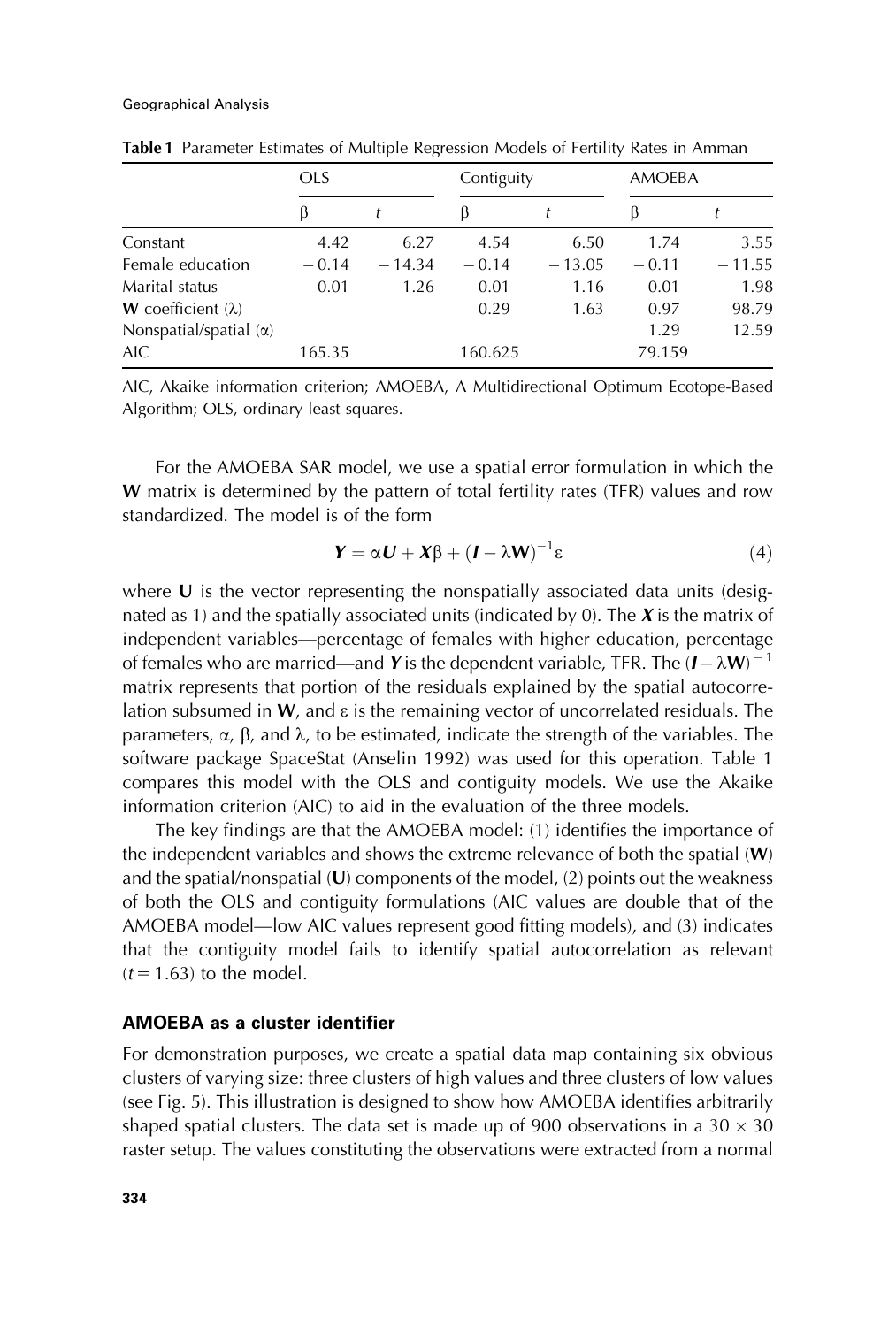

Figure 5. Artificial data set with six clusters: three with high values and three with low values.

distribution with mean 0 and variance equal to 1. Clusters are made up of values taken from the tails of the distribution. Those pixels not assigned to clusters were assigned values as random draws from the same normal distribution.

We present five examples of AMOEBA as a cluster identifier (see Fig. 6). Five pixels within the six-cluster data set are selected. These are as follows:

- (a) the center of what clearly represents a cluster of high values;
- (b) the inside edge of the same cluster;
- (c) the edge of a small, irregularly shaped positive cluster within which is one pixel with a much lower value than the others;
- (d) the center of a narrow, irregular cluster; and
- (e) a low-value pixel surrounded by higher value pixels.

Note that Fig. 6a and b indicate that, within a cluster, no matter where the pixel location, center, or edge, the AMOEBA procedure delimits the same cluster. In addition, the cluster that is identified follows the visual outline of the constructed cluster. AMOEBA identifies the exact same pixels that we used to create the artificial cluster. The procedure does, however, include a few extra pixels (10 of them) not contained within the original artificial cluster of 113 pixels. This is due to the fact that, in the construction of the test map, a few pixels not earmarked for the artificial clusters, but having high values nonetheless, were randomly assigned to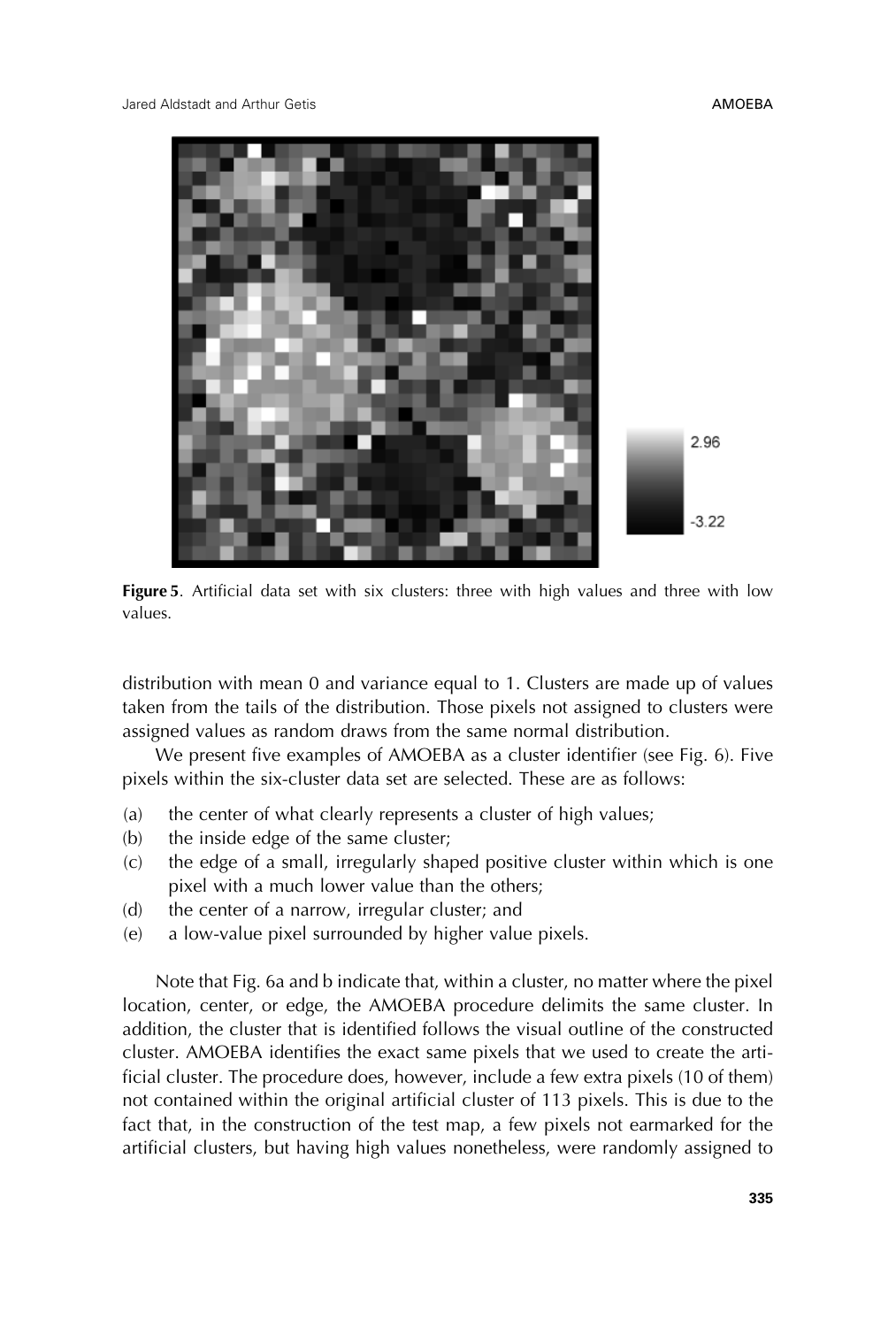

**Figure 6.** Five seed locations and ecotopes generated by AMOEBA. (a) A seed location near the center of a large cluster. (b) A seed close to the edge of a large cluster. (c) A seed within a small perforated cluster. (d) A seed that generates a linear ecotope. (e) A cell with a low value surrounded by high values is used as a seed.

be at the edge but outside of the artificial cluster. One cannot argue that these were mistakenly confused for the cluster as they are statistically significantly associated with nearby pixels.

In Fig. 6c, observe that AMOEBA, as expected, fails to create a cluster around the pixel with a purposely created low value. Fig. 6d emphasizes that, in their spatial complexity, the procedure easily identifies irregularly shaped clusters. Finally, in Fig. 6e, a pixel that does not conform to those around it (no spatial autocorrelation) shows up as an isolated pixel that is to be relegated to the U vector in the two-part spatial weights matrix.

In most cases, AMOEBA is able to start at any location within a cluster and go on to define the cluster, even if irregularly shaped. In the computer routine for finding clusters, we create an ecotope for each site. The ecotope with the highest  $G_i^*(k_{\text{max}})$  is selected as a cluster. Any ecotope overlapping with this "highest" cluster is removed from consideration. Then, the remaining ecotope with the next highest  $G_{\tilde{i}}^{*}(k_{\max})$  value is selected. This process continues until no further ecotopes are identified.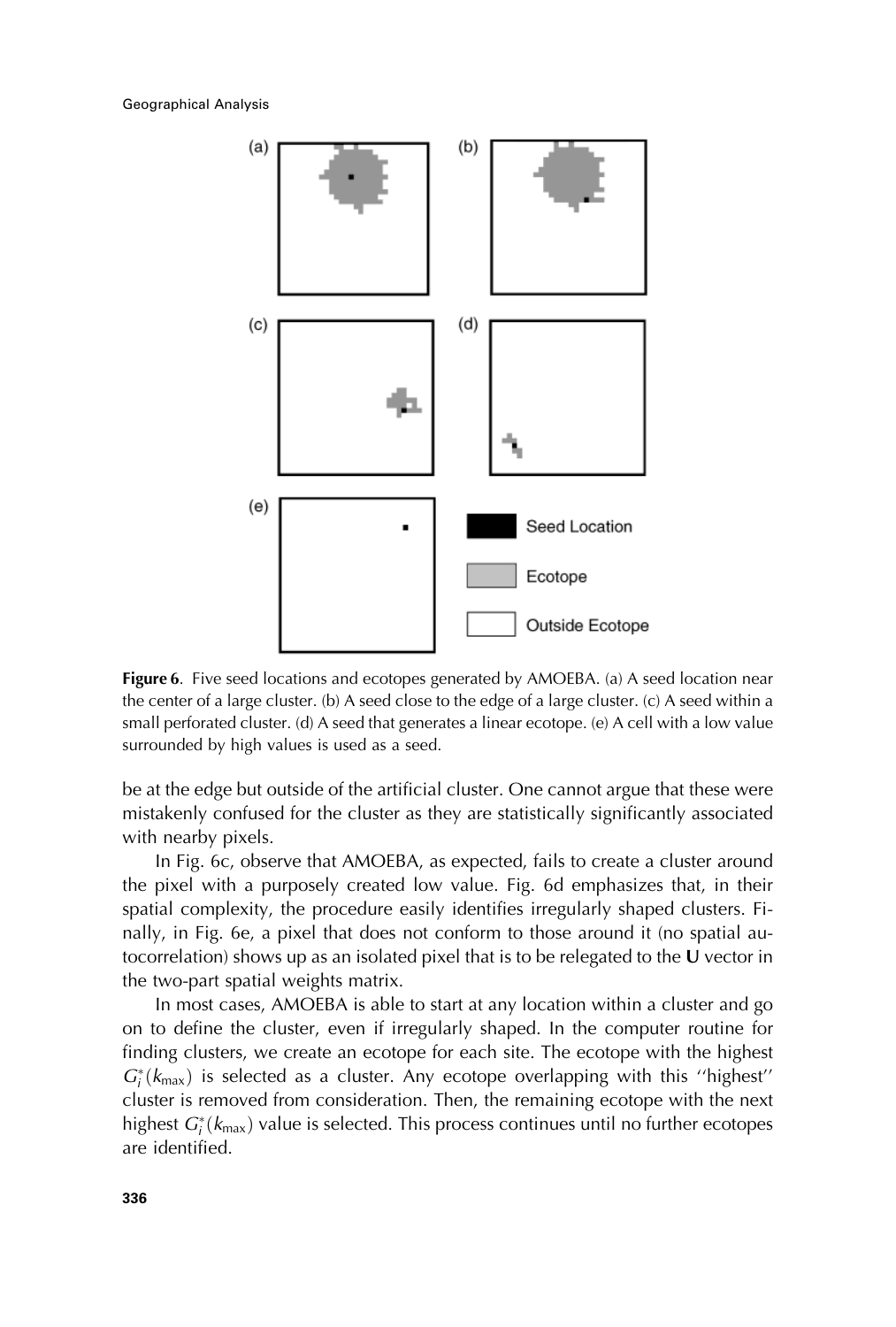The exact probability that each ecotope has arisen by chance is then evaluated using a Monte Carlo-type permutation test. A large number of random permutations of the data set are generated. These permutations involve randomly placing the  $N$ observed values among the N spatial units. For each of these permutations, the  $G_i^*$ statistic is calculated for the ecotope. The  $P$  value is then calculated as the rank of the observed data set divided by the number of Monte Carlo realizations plus one. Only those ecotopes with P values below some predesignated level of significance are considered as true clusters.

#### **AMOEBA compared with SaTScan**

One of the most popular and statistically sound cluster identifiers is based on the spatial scan statistic (Kulldorff 1997). A well-known software package, SaTScan, makes it easy to apply the procedure to both raster and vector data (Kulldorff et al. 1998; Kulldorff 2005). The following is a brief sketch of the nature of the spatial scan statistic and of SaTScan.

The spatial scan statistic is designed to find a spatial cluster that is unlikely to have occurred by chance. The likelihood can be based on any of a number of probability distributions. For aggregate spatial and spatiotemporal data, the Poisson distribution is used. The null hypothesis is that the count in each spatial unit is proportional to its population size. The likelihood ratio test statistic is

$$
LR(R) = \left(\frac{c_R}{\mu_R}\right)^{c_R} \left(\frac{C - c_R}{C - \mu_R}\right)^{C - c_R} \tag{5}
$$

where C is the total number of cases for the population,  $c_R$  is the number of cases in region  $R$ , and  $\mu_R$  is the expected number of cases in region  $R$ . The most likely clusters are determined based on this maximum likelihood ratio statistic. An exact P value is calculated using a Monte Carlo procedure that involves generating a large number of realizations under the null hypothesis.

The SaTScan procedure uses a circular window (or kernel) on a map of the study region and allows the circle to move over it. The radius of the window continuously changes between zero and a specified upper limit. Each of the circles is considered to be a potential cluster. For each circle, one calculates the likelihood that one would find the observed sum of the values within the circle in consideration of the sum of values outside of the circle. Of all of the circles tried (a very large number), the one with the maximum likelihood is defined as the cluster that is the least likely to have occurred by chance.

In the following comparison with AMOEBA, we use an artificial data set more evocative of differences in cluster shape than that used in the earlier AMOEBA examples. We generated a  $30 \times 30$  pixel image (900 pixels) with four clusters: two of high values and two of low values (see Fig. 7). These values were taken from the tails of a normal distribution (mean 100, standard deviation 25). The noncluster values were taken from a normal distribution with mean 100, but standard devi-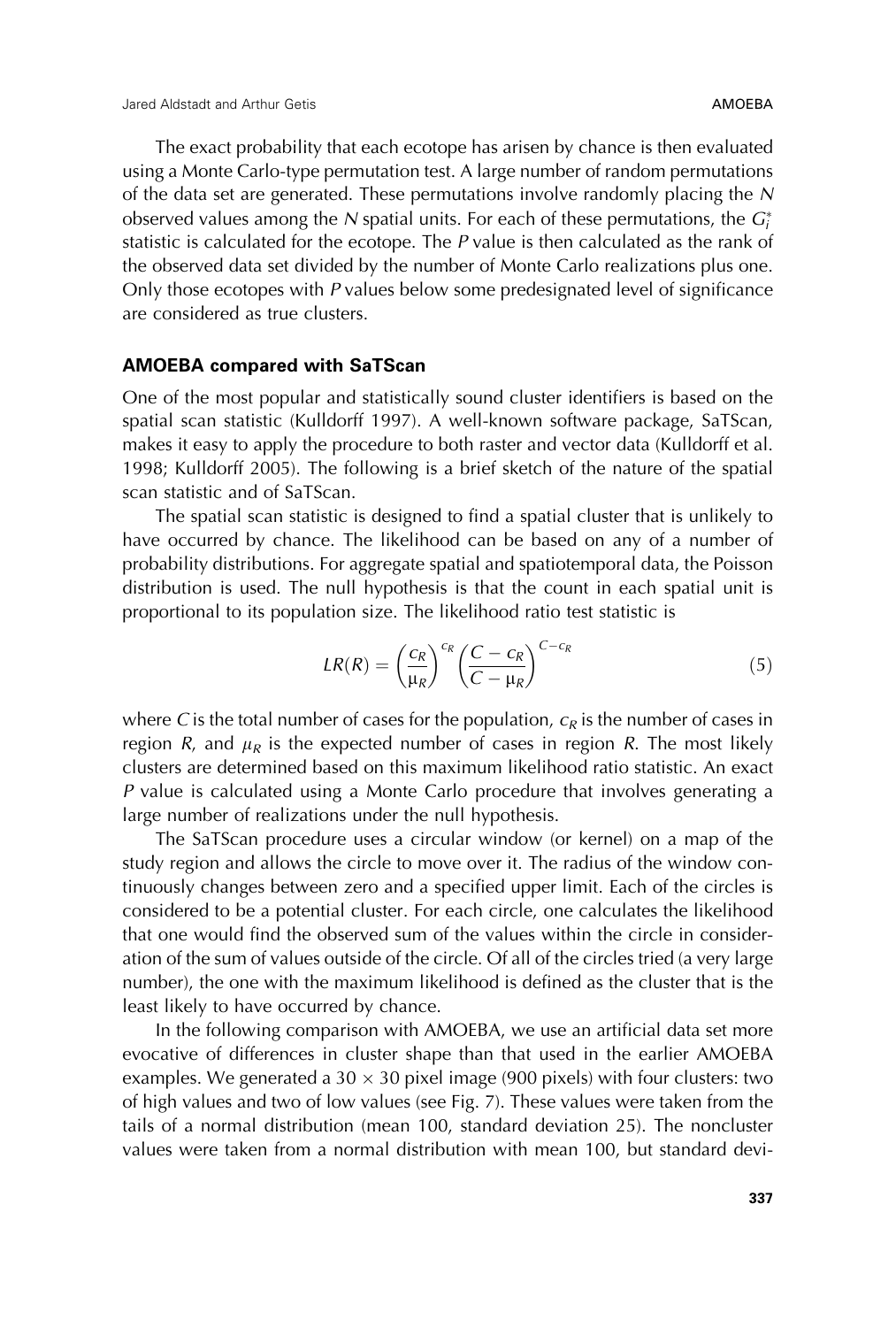

Figure 7. Four clusters with values for cells given in the legend.

ation 5 so that distinct clusters would obtain. We purposely selected ''difficult'' shapes for the clusters. One cluster shape is that of Norway (elongated). The second is that of Zimbabwe (compact). The next is Thailand (prorupt) and the fourth is South Africa (perforated by the country of Lesotho) (see Getis, Getis, and Fellmann 2006, p. 305, for further information on shape). We also purposely selected very obvious and distinct clusters. This is to ensure that the comparison is limited to the cluster search algorithms and not a comparison of the power of the two clustering statistics ( $G_i^*$  and spatial scan).

Utilizing the spatial scan statistic, the SaTScan software is designed to detect spatial or space-time clusters (a cluster of events that are grouped in space and time simultaneously) and to identify those that are statistically significant. ''A cluster detection test is able to both detect the location of clusters and evaluate their statistical significance without problems of multiple testing'' (Kulldorff 2005, p. 11). The options we chose for SaTScan were based on the nature of our data (crosssectional areal data): purely spatial retrospective analysis, the Poisson probability model; the types of clusters sought (areas of high and low values); the Poisson model need for a base population (each pixel was set to 1000); and importance of clusters sought (secondary clusters were not reported if they overlapped a more statistically significant cluster). Fig. 8 shows the results of the SaTScan trial, and Fig. 9 identifies the misclassified pixels. Of the 900 pixels, 180 were misclassified. Of the 255 pixels in the artificially generated image that were contained in clusters, SaTScan properly identified 218, or 85%, but classified 143 of the 645 noncluster pixels as part of the clusters (22%). Overall, SaTScan's accuracy was 80%. The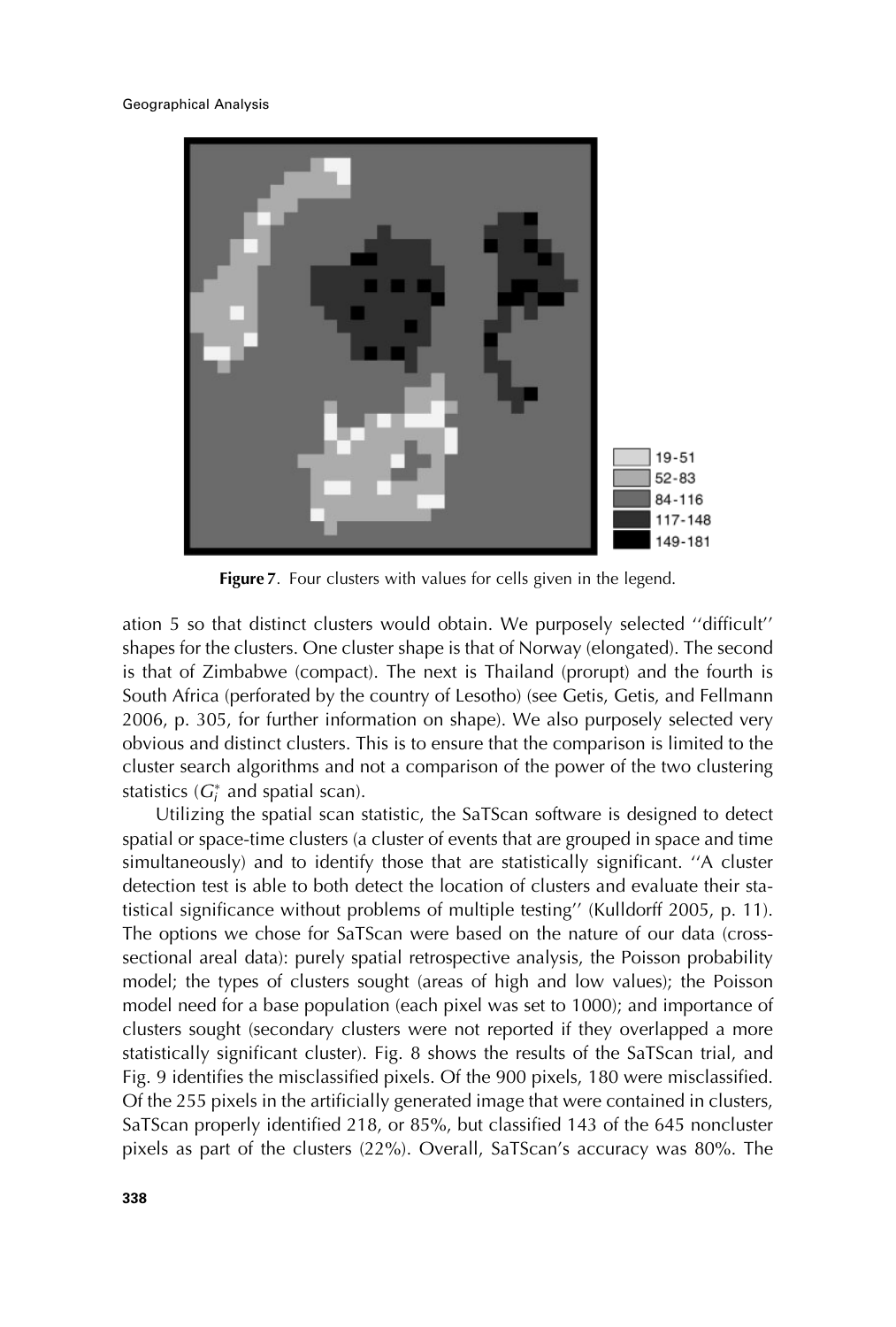

Figure 8. SaTScan clusters: one high-value and four low-value clusters. Compare with Fig. 7.

most likely reason for the high number of missed pixels is the circular shape of the SaTScan procedure. That is, it is basically constructed to find only compact clusters. Thus, in the case of the Zimbabwe shape, only four pixels in the cluster were misclassified.



Figure 9. SaTScan: correctly and incorrectly classified pixels.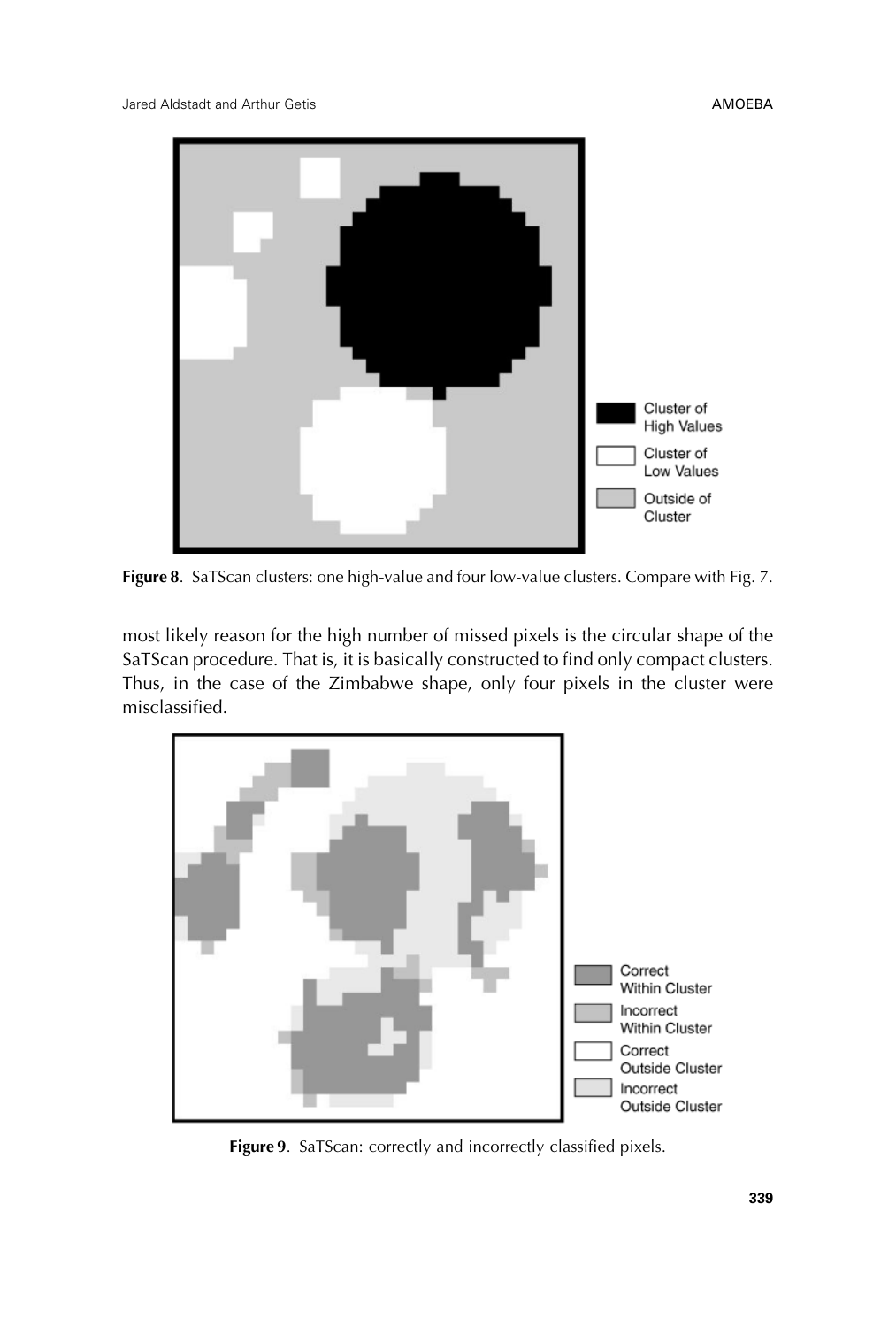

Figure 10. AMOEBA clusters: note the perfect correspondence with clusters shown in Fig. 7.

Further experimentation with SaTScan produced larger errors. For example, by choosing the option, ''no cluster centers in other clusters,'' the number of correct predictions was 66%, and when we chose ''no cluster centers in less likely clusters,'' the percentage correct was 70%. Using these less restrictive criteria resulted in more correct classifications of the pixels within clusters, but resulted in many more misclassifications of pixels outside of the clusters.

In contrast, Fig. 10 shows the results for AMOEBA using the  $G_i^*$  local statistic. There were no misclassified pixels; that is, AMOEBA was able to recreate the artificial clusters exactly.

For our second example, we show the TFR of Amman (Fig. 11a), the results of the AMOEBA cluster routine (Fig. 11b), and a comparison with the SaTScan clusters (''no geographical overlap'' option used, Fig. 11c). AMOEBA identifies an irregular cluster of high TFR rates in the east and southeast part of the city containing 33 EDs. In addition, there are two small clusters of high values. The low cluster is extremely irregular starting from the northwest and stretching into the center of the city (the well-to-do areas of the city). Note that 16 enumeration districts are not members of a cluster. In contrast, SaTScan again, because of its ''circular'' nature, finds compact clusters that do not always correspond to those identified by AMOEBA. Of the 33 high-value EDs found as the main cluster by AMOEBA, SaTScan missed 12 EDs and added two EDs that were not included in AMOEBA's determination.

In order to better understand any variability in clusters identified by AMOEBA, we considered seeds other than the one required, that is, ecotopes not with the highest  $G_{\tilde{t}}^{*}(k_{\max})$  value. For the largest cluster in Amman, 25 of the 33 EDs as seeds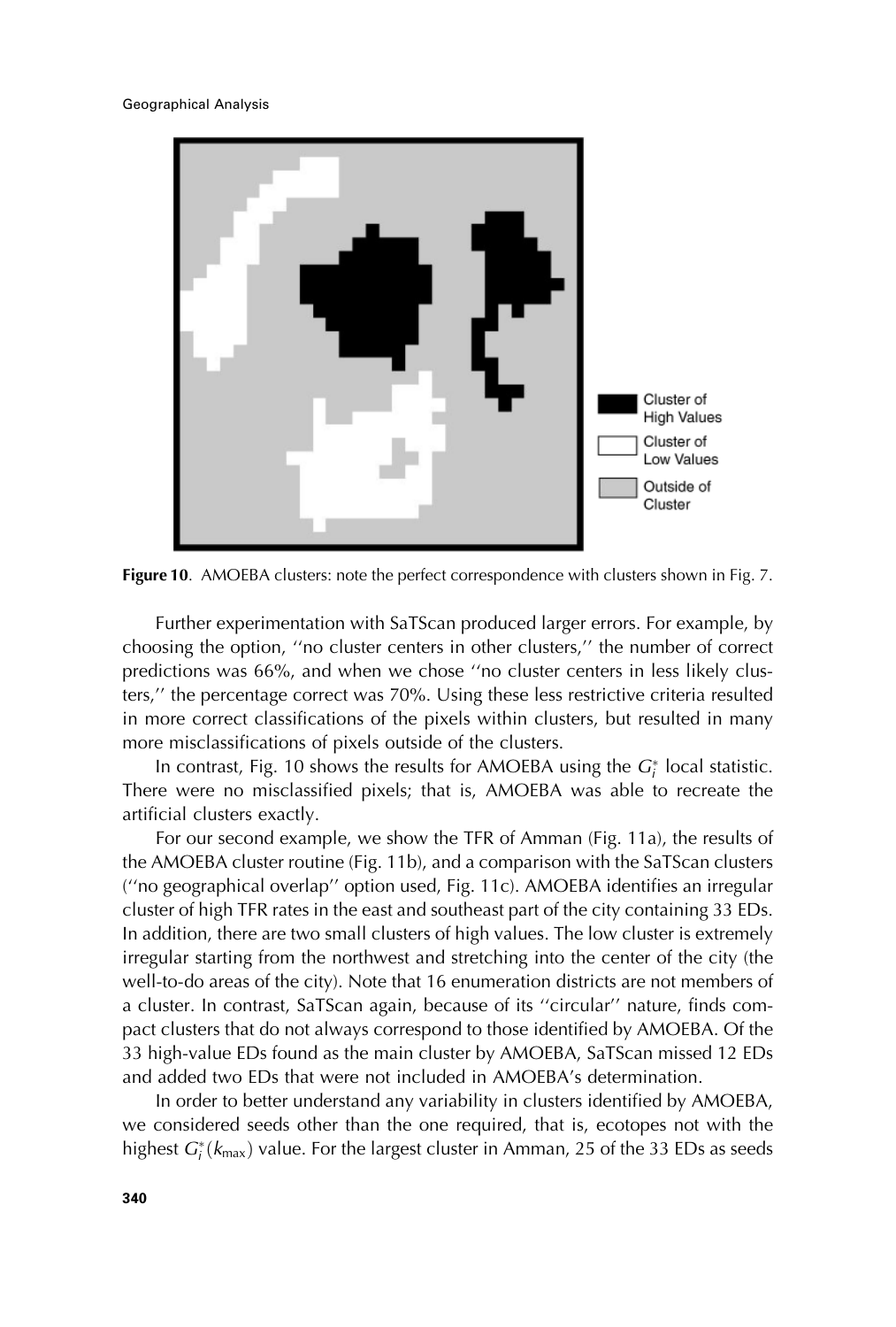

Figure 11. Census districts of Amman, Jordan. (a) Total fertility rates in 1994. (b) Clusters identified by AMOEBA. (c) Clusters identified by SaTScan.

produced the cluster seen in Fig. 11b with small variations (one produced a one spatial unit larger cluster and 24 produced a three-unit smaller cluster). The remaining eight seeds produced clusters of size one or two, a result that is obtained when extreme values result in high  $G_i^*$  values that are considerably higher than their near neighbors.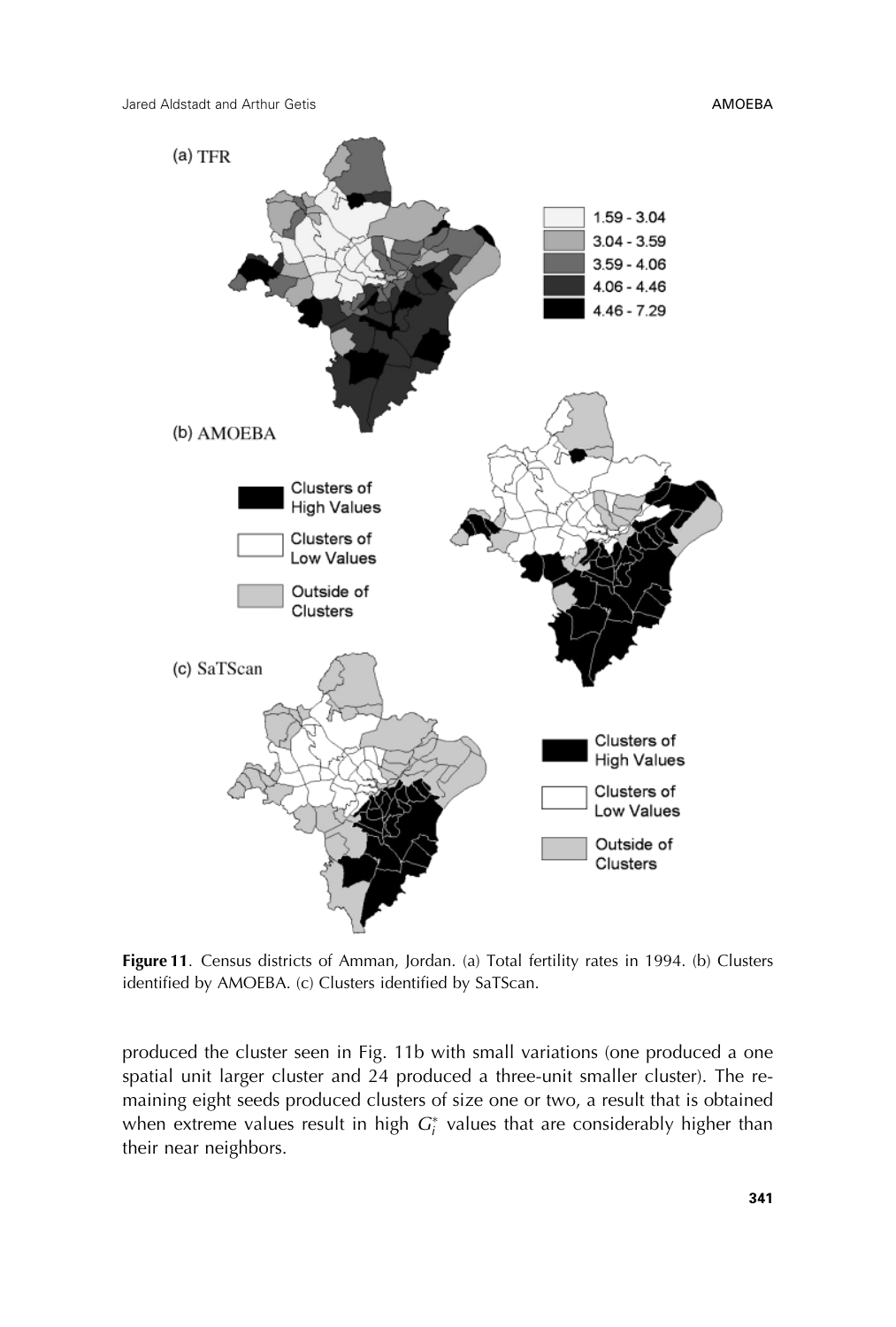## **Summary and conclusions**

As a device for determining the values in a spatial weights matrix, we have shown convincingly, although not unequivocally, that AMOEBA is a good tool for recognizing the manifestation of spatial association among nearby units. Significant improvement in model fit can be achieved by incorporating a weights matrix that is representative of the observed spatial association in the data. Using a vector that differentiates nonspatial from spatially associated units is a decided advantage when coming to grips with the complexity of interaction and noninteraction among spatial units.

In addition, AMOEBA is an effective device for finding clusters of weighted spatial units, even when the clusters are irregular in shape. Moreover, one need not use the same spatial unit to identify a cluster, but one must be prepared to see relatively small variations in the cluster size and shape depending on the seed location (this holds true under most circumstances).

In general, the AMOEBA and SaTScan routines differ mainly by their search algorithm. The circular nature of SaTScan tends to be inclusive of low-valued units in clusters of high values more so than AMOEBA. The rule that AMOEBA employs that possible overlapping clusters yield to the highest valued cluster implies that AMOEBA is the less inclusive. The rationale for this rule is that a statistically unimportant location would have to be included in a secondary overlapping cluster. Further, as AMOEBA's approach is a systematic step-by-step sequence in any direction, any low-valued location is quickly identified and eliminated from a possible cluster. In SaTScan's approach, it is the group of data sites within the circle that are evaluated together. This tends to generalize the cluster to include more low sites than in AMOEBA.

When compared with the SaTScan clustering routine, AMOEBA performs well. Apparently, algorithms that depend on particular shapes, such as circles or ellipses, are less successful at ferreting out the nuances of cluster configuration. In any case, it should be clear that SaTScan has much in common with AMOEBA; chief among the commonalities is the search for highly significant measures of spatial association.

## **Acknowledgements**

We would like to express our appreciation for the funding that we received from the National Institutes of Health (AI034533) and the National Science Foundation (BCS-0095641 and BCS-0502020). We especially thank Keith Ord, Thomas Scott, John Weeks, and the anonymous referees for their support and comments.

## **Note**

1 This formulation was suggested to us by J. Keith Ord, Georgetown University.